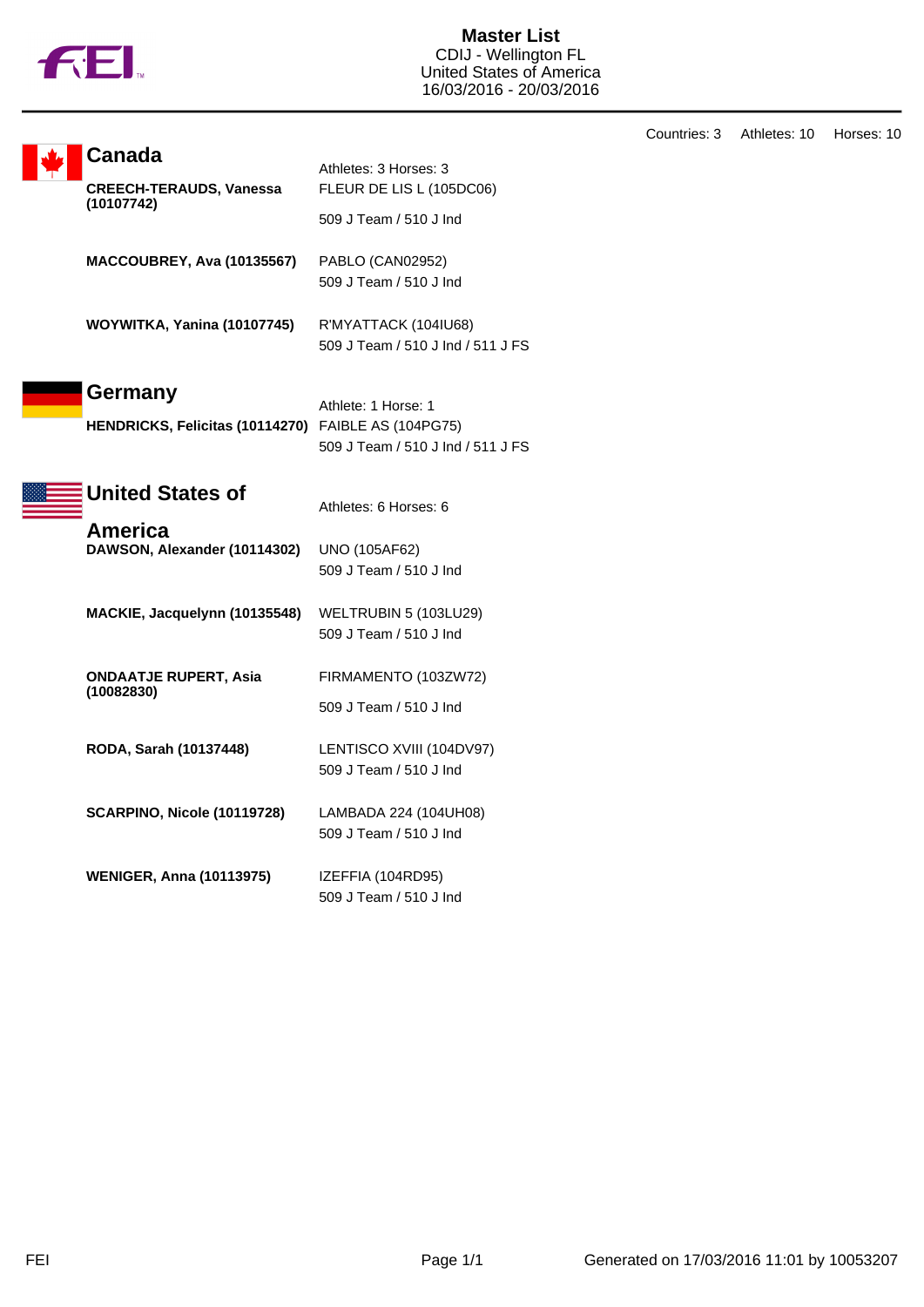

**Master List** CDI4\* - Wellington FL United States of America 16/03/2016 - 20/03/2016

|              | <b>Australia</b>                                      |                                                                           | Countries: 9 | Athletes: 21 | Horses: 21 |
|--------------|-------------------------------------------------------|---------------------------------------------------------------------------|--------------|--------------|------------|
|              | LAYNE, Kelly (10012143)                               | Athlete: 1 Horse: 1<br><b>UDON P (103BY66)</b><br>528 GP / 530 GPS        |              |              |            |
|              | Canada                                                | Athletes: 5 Horses: 5                                                     |              |              |            |
|              | BROOKS, Jacqueline (10003246)                         | D NIRO (102RN41)<br>528 GP / 529 GP FS                                    |              |              |            |
|              | FRASER, Brittany (10037316)                           | ALL IN (103Cl17)<br>528 GP / 529 GP FS                                    |              |              |            |
|              | IRVING, Jill (10045087)                               | DEGAS 12 (102UP94)<br>528 GP / 530 GPS                                    |              |              |            |
|              | PAVICIC, Karen (10023450)                             | DON DAIQUIRI (103BS52)<br>528 GP / 529 GP FS                              |              |              |            |
|              | <b>STRASSER, Evi (10000046)</b>                       | RENAISSANCE TYME (102MU21)<br>528 GP / 529 GP FS                          |              |              |            |
|              | <b>Denmark</b>                                        |                                                                           |              |              |            |
|              | <b>PETERSEN, Lars (10000034)</b>                      | Athlete: 1 Horse: 1<br>MARIETT (DEN02600)<br>528 GP / 529 GP FS           |              |              |            |
| $\mathbf{r}$ | Georgia<br>VAUGHAN, Joanne (10040250)                 | Athlete: 1 Horse: 1<br>ELMEGARDENS MARQUIS (EST40062)<br>528 GP / 530 GPS |              |              |            |
| ZN           | SIZ Great Britain<br><b>GRIFFITH, Lara (10015853)</b> | Athletes: 2 Horses: 2<br>RUBIN AL ASAD (102VC47)<br>528 GP / 530 GPS      |              |              |            |
|              | TOMLINSON, Laura (10015803)                           | ROSALIE B (103VB38)<br>528 GP / 530 GPS                                   |              |              |            |
|              | <b>Philippines</b><br>TZINBERG, Ellesse (10021350)    | Athlete: 1 Horse: 1<br>PAVAROTTI 85 (GER44159)<br>528 GP / 529 GP FS      |              |              |            |
| ŀe}          | Portugal<br><b>WALLENSTEIN, Ricardo</b><br>(10114834) | Athlete: 1 Horse: 1<br>BEM ME QUER (104QD19)<br>528 GP / 529 GP FS        |              |              |            |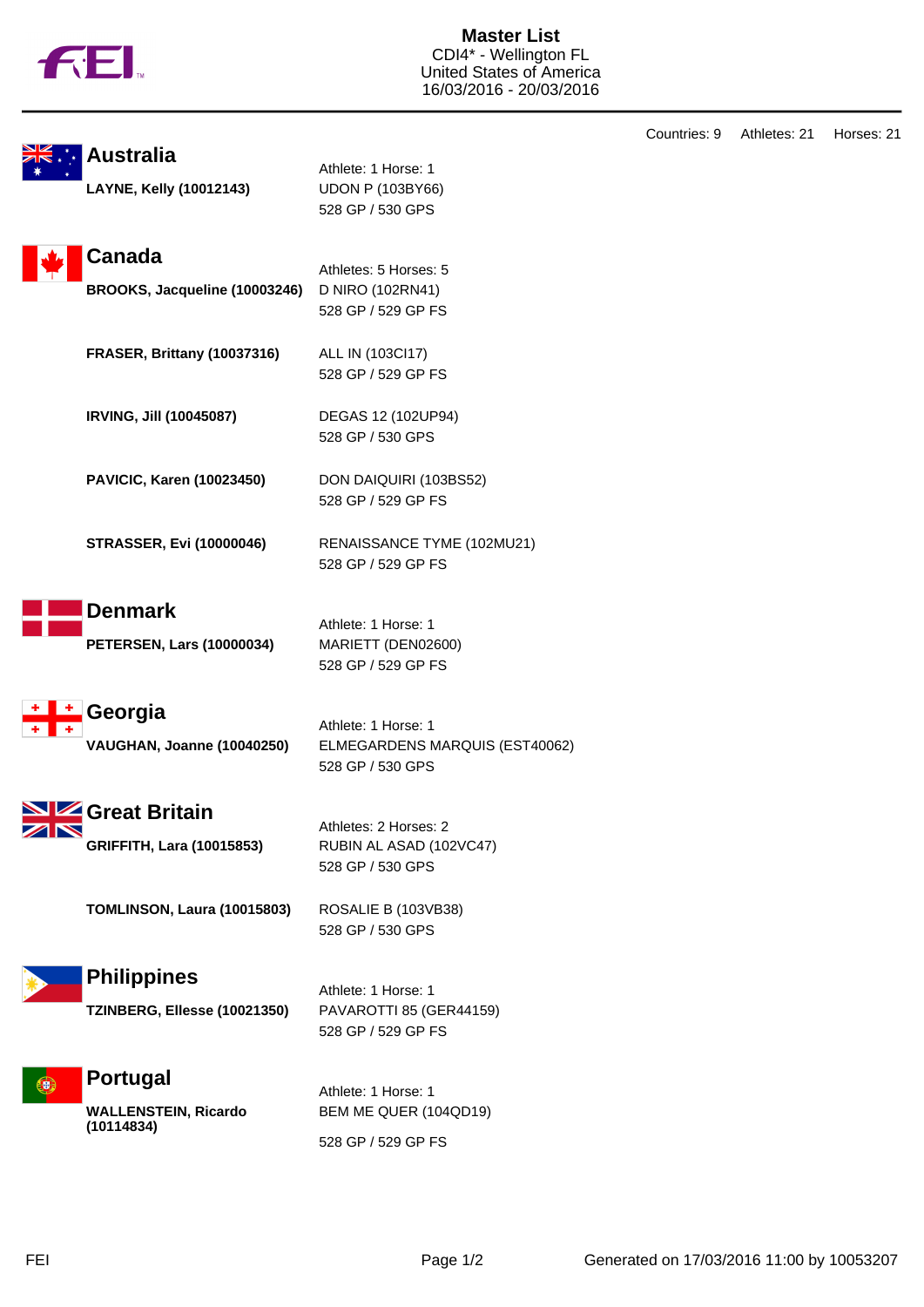

| <b>Spain</b>                       | Athlete: 1 Horse: 1                                            |
|------------------------------------|----------------------------------------------------------------|
| <b>MATUTE GUIMON, Juan</b>         | DON DIEGO YMAS (103DH64)                                       |
| (10003267)                         | 528 GP / 529 GP FS                                             |
| <b>United States of</b>            | Athletes: 8 Horses: 8                                          |
| America                            |                                                                |
| <b>BROCK, Allison M (10064505)</b> | ROSEVELT (NED41432)                                            |
|                                    | 528 GP / 530 GPS                                               |
| <b>DUTTA, Susan (10003416)</b>     | CURRENCY DC (USA10641)                                         |
|                                    | 528 GP / 530 GPS                                               |
|                                    |                                                                |
| <b>FRANCIS, Shelly (10003406)</b>  | DANILO (103VS12)                                               |
|                                    | 528 GP / 529 GP FS                                             |
| <b>GRAVES, Laura (10073303)</b>    | VERDADES (103CK84)                                             |
|                                    | 528 GP / 529 GP FS                                             |
|                                    |                                                                |
| <b>HADDAD STALLER, Catherine</b>   | MANE STREAM HOTMAIL (103ST08)                                  |
| (10012458)                         | 528 GP / 530 GPS                                               |
|                                    |                                                                |
|                                    | PERRY-GLASS, Kasey (10093657) GOERKLINTGAARDS DUBLET (103NW13) |
|                                    | 528 GP / 529 GP FS                                             |
| POT, Adrienne (10034361)           | SOMETHING SPECIAL (ESP04288)                                   |
|                                    | 528 GP / 529 GP FS                                             |
|                                    |                                                                |
| <b>WILCOX, Lisa (10011391)</b>     | GALANT (103ZE45)                                               |
|                                    | 528 GP / 530 GPS                                               |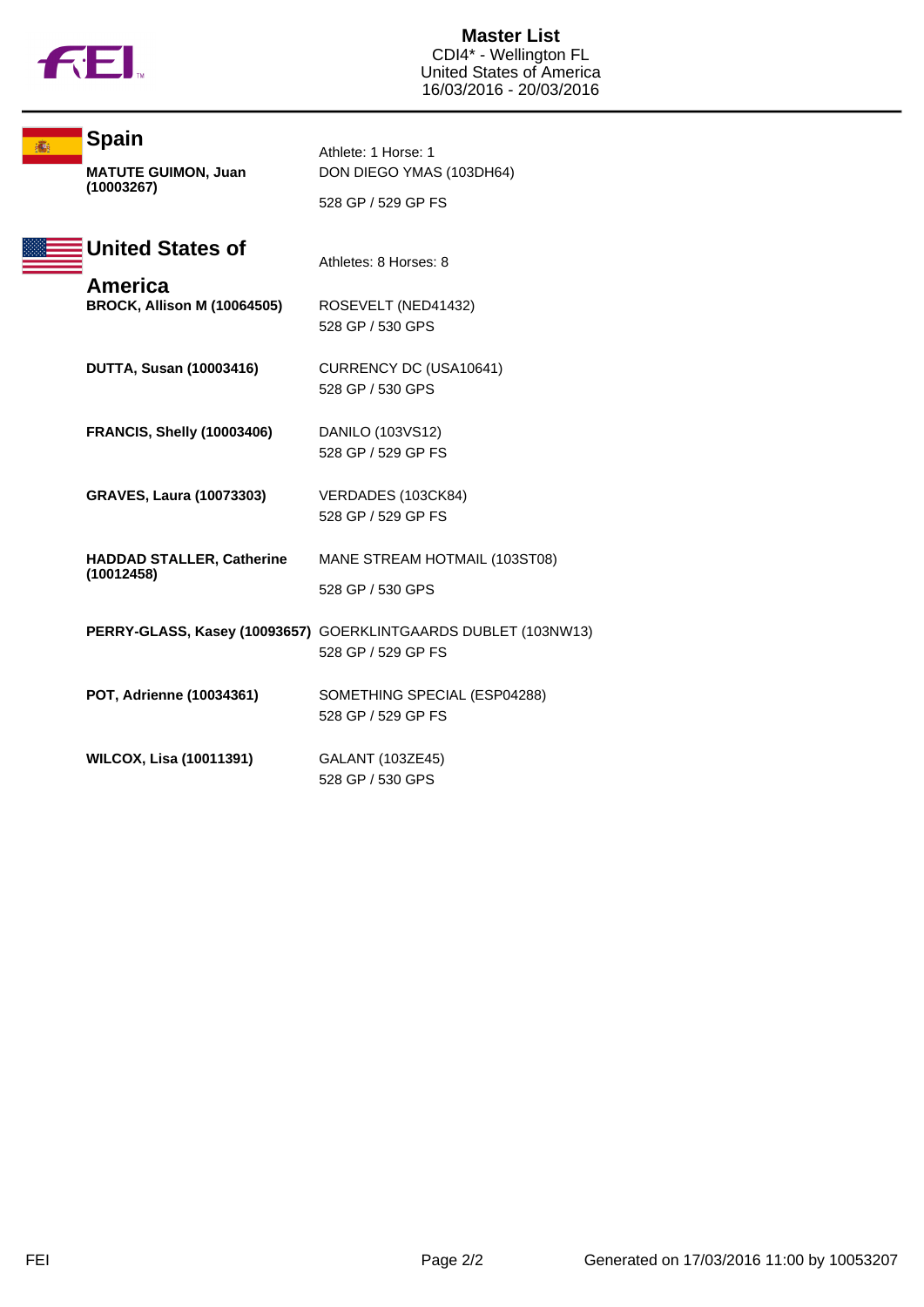

**Master List** CDI1\* - Wellington FL United States of America 16/03/2016 - 20/03/2016

|                              | <b>Austria</b>                                         |                                                                                     | Countries: 8 | Athletes: 26 | Horses: 27 |
|------------------------------|--------------------------------------------------------|-------------------------------------------------------------------------------------|--------------|--------------|------------|
| STUMPF, Katharina (10040077) |                                                        | Athlete: 1 Horse: 1<br>FOR MY LOVE (ESP40469)<br>503 PSG / 504 Int I / 505 Int I FS |              |              |            |
|                              | Canada<br><b>IRVING, Jill (10045087)</b>               | Athletes: 5 Horses: 5<br>DONATELLA 79 (103UL27)                                     |              |              |            |
|                              |                                                        | 503 PSG / 504 Int I                                                                 |              |              |            |
|                              | IRWIN, Tina (10027076)                                 | LAURENCIO (105AG51)<br>503 PSG / 504 Int I                                          |              |              |            |
|                              | KELLOCK, Lindsay (10028935)                            | ROYAL PRINZ (103LZ37)<br>503 PSG / 504 Int I / 505 Int I FS                         |              |              |            |
|                              | <b>MOREIRA LALIBERTE, Naima</b><br>(10084401)          | SANCERRE (104NM82)                                                                  |              |              |            |
|                              |                                                        | 503 PSG / 504 Int I / 505 Int I FS                                                  |              |              |            |
|                              | <b>STRASSER, Evi (10000046)</b>                        | RIGAUDON TYME (CAN40414)<br>503 PSG / 504 Int I / 505 Int I FS                      |              |              |            |
|                              | <b>Costa Rica</b>                                      | Athletes: 3 Horses: 3                                                               |              |              |            |
|                              | BATALLA, Michelle (10064877)                           | WESTERGARDENS VIVI LIGHT (104HQ58)<br>503 PSG / 504 Int I / 505 Int I FS            |              |              |            |
|                              | <b>EGERSTROM, Anne Marie</b><br>(10072311)             | AMORINO (MEX02072)                                                                  |              |              |            |
|                              |                                                        | 503 PSG                                                                             |              |              |            |
|                              | EGERSTROM, Christer (10028709) BELLO ORIENTE (103BW46) | 503 PSG / 504 Int I / 505 Int I FS                                                  |              |              |            |
|                              | Germany                                                | Athletes: 3 Horses: 3                                                               |              |              |            |
|                              | <b>KLIMKE, Michael (10000528)</b>                      | ROYAL DANCER 33 (104ZA21)<br>503 PSG / 504 Int I / 505 Int I FS                     |              |              |            |
|                              | <b>KOHMANN, Kevin (10046549)</b>                       | FRITZ SAN TINO (102UG97)<br>503 PSG / 504 Int I                                     |              |              |            |
|                              | <b>STANUSCHEWSKI, Sarah</b><br>(10135730)              | LERTIGO TYME (104YW65)                                                              |              |              |            |
|                              |                                                        | 503 PSG / 504 Int I / 505 Int I FS                                                  |              |              |            |
| $\omega$                     | <b>Guatemala</b>                                       | Athlete: 1 Horse: 1                                                                 |              |              |            |
|                              | <b>SCHORPP PINOT, Vivian Andrea</b><br>(10065384)      | RE ALADIN (104OT39)                                                                 |              |              |            |
|                              |                                                        | 503 PSG / 504 Int I                                                                 |              |              |            |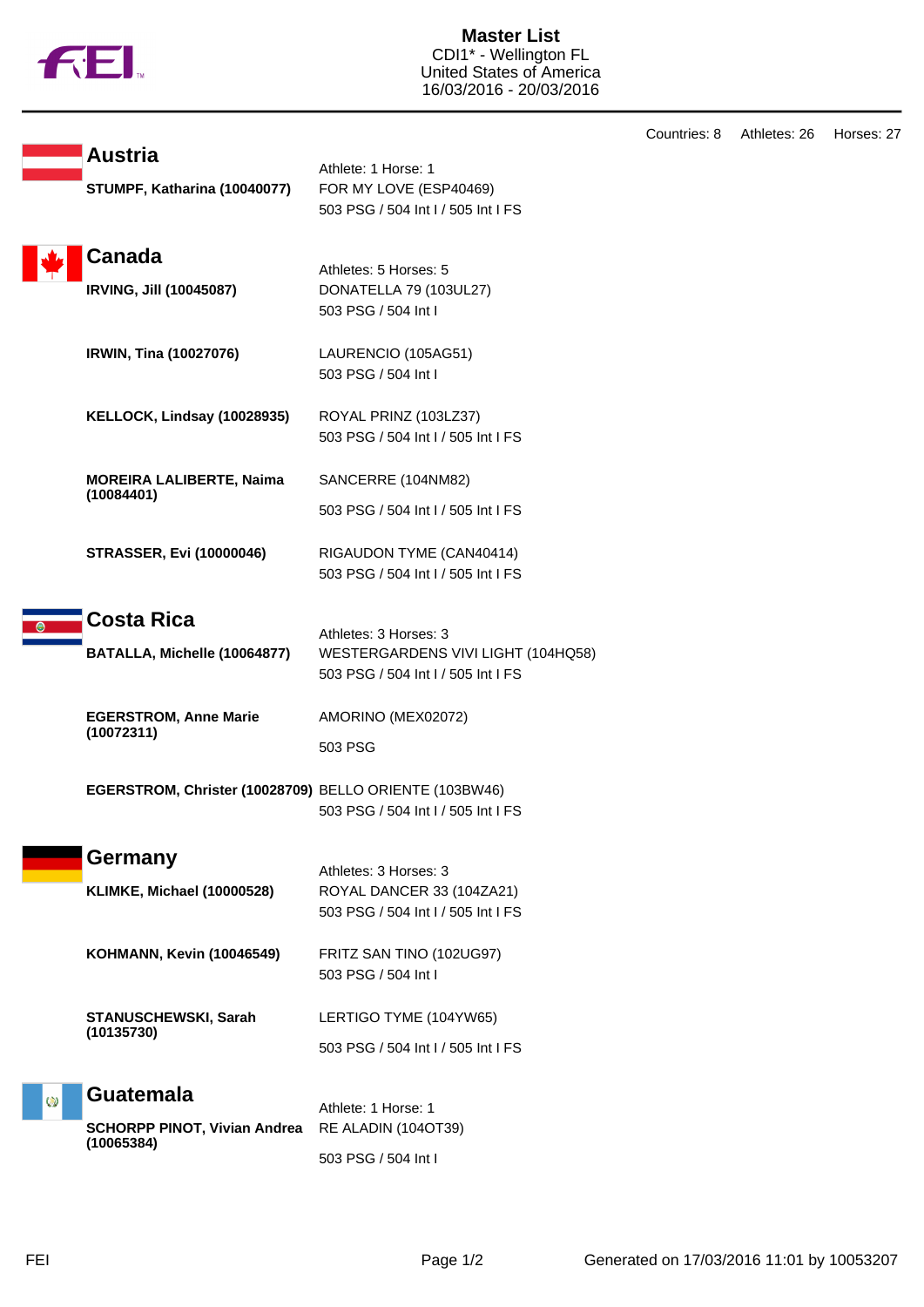

| <b>Netherlands</b>                                       | Athlete: 1 Horses: 2                                    |
|----------------------------------------------------------|---------------------------------------------------------|
| <b>COLLINS - STRIJK, Leida</b><br>(10019319)             | DON TIGNANELLO (102YU96)                                |
|                                                          | 503 PSG / 504 Int I / 505 Int I FS                      |
|                                                          | ZANTROS (105AD57)<br>503 PSG / 504 Int I / 505 Int I FS |
|                                                          |                                                         |
| <b>Spain</b>                                             |                                                         |
| GOMEZ MOLINA, Pablo (10114069) LANZADO DE YMAS (103WH12) | Athletes: 2 Horses: 2                                   |
|                                                          | 503 PSG / 504 Int I                                     |
| JIMENEZ COBO, Juan Antonio                               | ELEVADO (102TY47)                                       |
| (10011357)                                               |                                                         |
|                                                          | 503 PSG / 504 Int I / 505 Int I FS                      |
| <b>United States of</b>                                  |                                                         |
| America                                                  | Athletes: 10 Horses: 10                                 |
| <b>ASHKER, Laine (10004747)</b>                          | SANTIAGO DEL ESCARVIDO (104OD91)                        |
|                                                          | 503 PSG / 504 Int I                                     |
| BECKER, Patricia (10024605)                              | FREEDOM (105BL23)                                       |
|                                                          | 503 PSG / 504 Int I                                     |
|                                                          |                                                         |
| <b>BLITZ, Heather (10003224)</b>                         | RIPLINE (103ZK55)<br>503 PSG / 504 Int I                |
|                                                          |                                                         |
| <b>CLEVELAND, Jane (10023577)</b>                        | MONIQUE (104ZK27)                                       |
|                                                          | 503 PSG / 504 Int I / 505 Int I FS                      |
| <b>ECKROTH, Eline (10135711)</b>                         | VERDICT (103IA63)                                       |
|                                                          | 503 PSG / 504 Int I                                     |
| HOFFMANN, Chrissa (10054222)                             | SCRABBLE (104PR57)                                      |
|                                                          | 503 PSG / 504 Int I                                     |
| JACKSON, Melissa (10024608)                              | <b>TIAMO (104WG24)</b>                                  |
|                                                          | 503 PSG / 504 Int I                                     |
|                                                          |                                                         |
| KNOPP, Lauren (10034226)                                 | DE GREGORY (103DH15)<br>503 PSG / 504 Int I             |
|                                                          |                                                         |
| <b>SPENARD, Sallie (10023682)</b>                        | BALANCE (104MM89)                                       |
|                                                          | 503 PSG / 504 Int I                                     |
| <b>WILCOX, Lisa (10011391)</b>                           | GALLANT REFLECTION HU (104RG49)                         |
|                                                          | 503 PSG / 504 Int I                                     |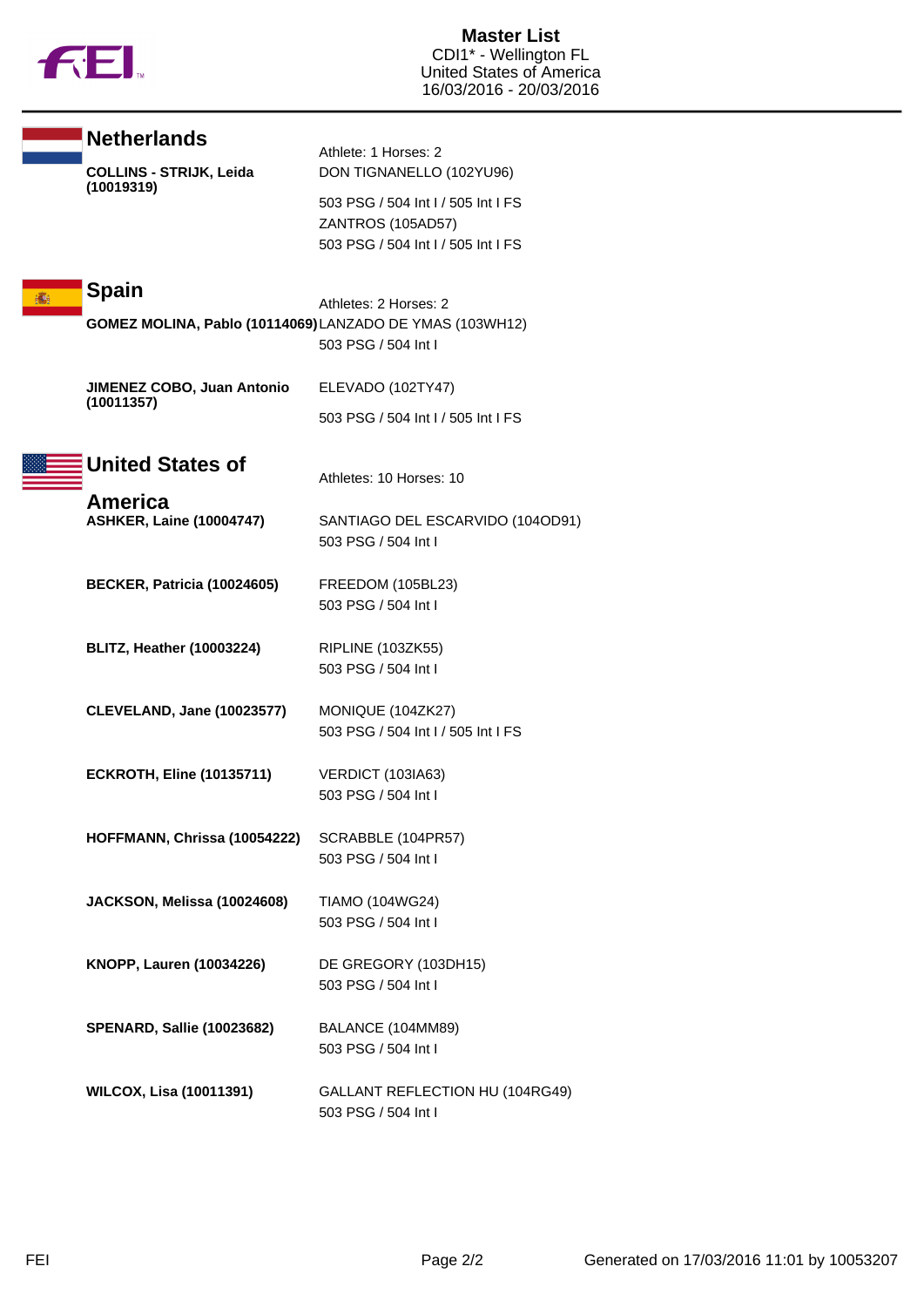

**Master List** CDI3\* - Wellington FL United States of America 16/03/2016 - 20/03/2016

|                                                      |                                  | Countries: 10 | Athletes: 28 | Horses: 30 |
|------------------------------------------------------|----------------------------------|---------------|--------------|------------|
| <b>Argentina</b>                                     | Athletes: 3 Horses: 3            |               |              |            |
| <b>ARMANDO, Gabriel Martin</b>                       | ZIPERO (104PS02)                 |               |              |            |
| (10024777)                                           | 500 GP / 502 GPS                 |               |              |            |
| MABRAGAÑA, Micaela (10030279) TYARA (103ZJ60)        |                                  |               |              |            |
|                                                      | 500 GP / 502 GPS                 |               |              |            |
| <b>MANFREDI, Maria Florencia</b><br>(10047514)       | BANDURRIA KACERO (104FE18)       |               |              |            |
|                                                      | 500 GP / 501 GP FS               |               |              |            |
| <b>Australia</b>                                     |                                  |               |              |            |
|                                                      | Athletes: 2 Horses: 2            |               |              |            |
| <b>GENTRY, Kim (10069927)</b>                        | LEONARDO (104LO46)               |               |              |            |
|                                                      | 500 GP / 502 GPS                 |               |              |            |
| LAYNE, Kelly (10012143)                              | VON PRIMAIRE (102YV52)           |               |              |            |
|                                                      | 500 GP / 502 GPS                 |               |              |            |
| <b>Brazil</b>                                        |                                  |               |              |            |
|                                                      | Athletes: 2 Horses: 2            |               |              |            |
| <b>MACIEL DUM NASCIMENTO,</b><br>Raimundo (10134457) | DANIEL DE G (105AC94)            |               |              |            |
|                                                      | 500 GP / 502 GPS                 |               |              |            |
| <b>MAYUMI UEMURA, Samira</b>                         | TAMARINDO XI (104FX84)           |               |              |            |
| (10063868)                                           | 500 GP / 502 GPS                 |               |              |            |
| Canada                                               |                                  |               |              |            |
|                                                      | Athletes: 2 Horses: 2            |               |              |            |
| LANE, Megan (10037007)                               | CARAVELLA (102OQ76)              |               |              |            |
|                                                      | 500 GP / 502 GPS                 |               |              |            |
| VON MARTELS, Chris (10024775) DIVERTIMENTO (102QX25) |                                  |               |              |            |
|                                                      | 500 GP / 502 GPS                 |               |              |            |
| <b>Denmark</b>                                       |                                  |               |              |            |
|                                                      | Athlete: 1 Horse: 1              |               |              |            |
| GUNDERSEN, Mikala Münter<br>(10033441)               | HF VICTOR (103FU14)              |               |              |            |
|                                                      | 500 GP / 502 GPS                 |               |              |            |
| Germany                                              |                                  |               |              |            |
|                                                      | Athletes: 2 Horses: 2            |               |              |            |
| <b>KLIMKE, Michael (10000528)</b>                    | DON WILLIAM 2 (GER41359)         |               |              |            |
|                                                      | 500 GP / 501 GP FS / 523 GP Cons |               |              |            |
| KOSCHEL, Christoph (10012140)                        | BUTOPIAR (103GS03)               |               |              |            |
|                                                      | 500 GP / 502 GPS / 523 GP Cons   |               |              |            |
|                                                      |                                  |               |              |            |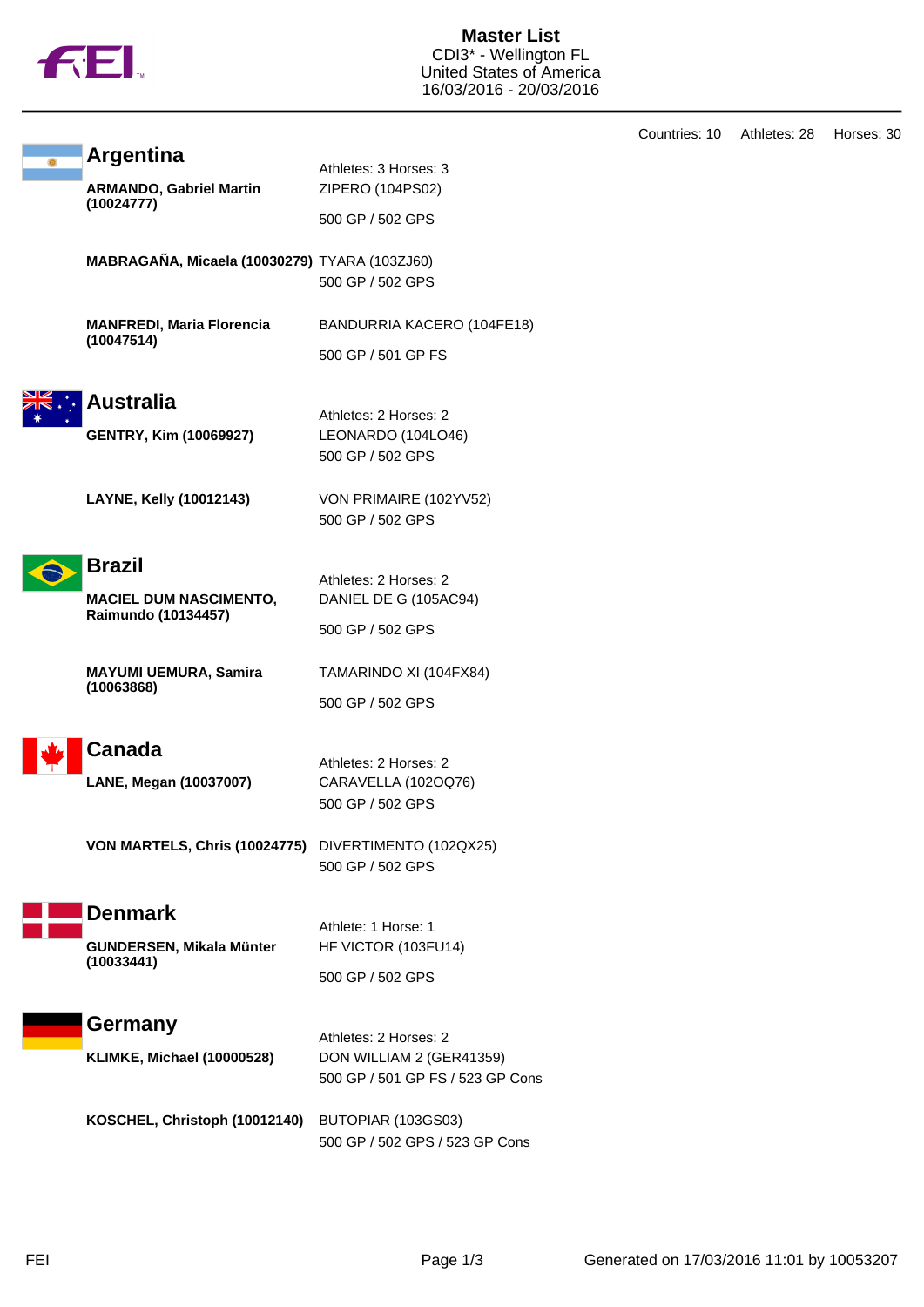

| Great Britain                                   |                                                                                     |
|-------------------------------------------------|-------------------------------------------------------------------------------------|
| <b>MARCELLE - EADIE, Louisa</b><br>(10070216)   | Athletes: 2 Horses: 2<br>WELT CUP (USA41308)                                        |
|                                                 | 500 GP / 502 GPS                                                                    |
| TOMLINSON, Laura (10015803)                     | <b>UNIQUE (103LW08)</b><br>500 GP / 502 GPS                                         |
| <b>Spain</b>                                    | Athletes: 2 Horses: 2                                                               |
| JIMENEZ COBO, Juan Antonio                      | <b>SUNNY BOY (103BX09)</b>                                                          |
| (10011357)                                      | 500 GP / 502 GPS                                                                    |
| <b>MATUTE GUIMON, Juan</b><br>(10003267)        | QUANTICO YMAS (104FE38)                                                             |
|                                                 | 500 GP / 502 GPS                                                                    |
| <b>Switzerland</b>                              |                                                                                     |
| SEIDL, Franziska (10030106)                     | Athlete: 1 Horses: 2<br>ROMANO K (103WR42)                                          |
|                                                 | 500 GP / 501 GP FS                                                                  |
|                                                 | SIGALIA (SUI40814)                                                                  |
|                                                 | 500 GP / 502 GPS                                                                    |
| <b>United States of</b>                         | Athletes: 11 Horses: 12                                                             |
| America<br>BATCHELDER, Nora (10027540)          | <b>BAHAI (103UR85)</b>                                                              |
|                                                 | 500 GP / 501 GP FS                                                                  |
| BATESON CHANDLER, Katherine ALCAZAR (103IA62)   |                                                                                     |
| (10003276)                                      | 500 GP / 502 GPS                                                                    |
| JORST, Charlotte (10042954)                     | KASTEL'S AKEEM FOLDAGER (103MU71)<br>500 GP / 502 GPS                               |
| <b>KAVEY, Allison (10074685)</b>                | QUEBA HM (USA10432)                                                                 |
|                                                 | 500 GP / 502 GPS                                                                    |
| LAGOY-WELTZ, Olivia (10055544) LONOIR (104DY74) |                                                                                     |
|                                                 | 500 GP / 502 GPS                                                                    |
| <b>MAREK, Anna (10026709)</b>                   | <b>UNICO G (102RW01)</b>                                                            |
|                                                 | 500 GP / 501 GP FS                                                                  |
|                                                 | PERRY-GLASS, Kasey (10093657) TRØSTRUPLUND'S SCARLET (DEN40795)<br>500 GP / 502 GPS |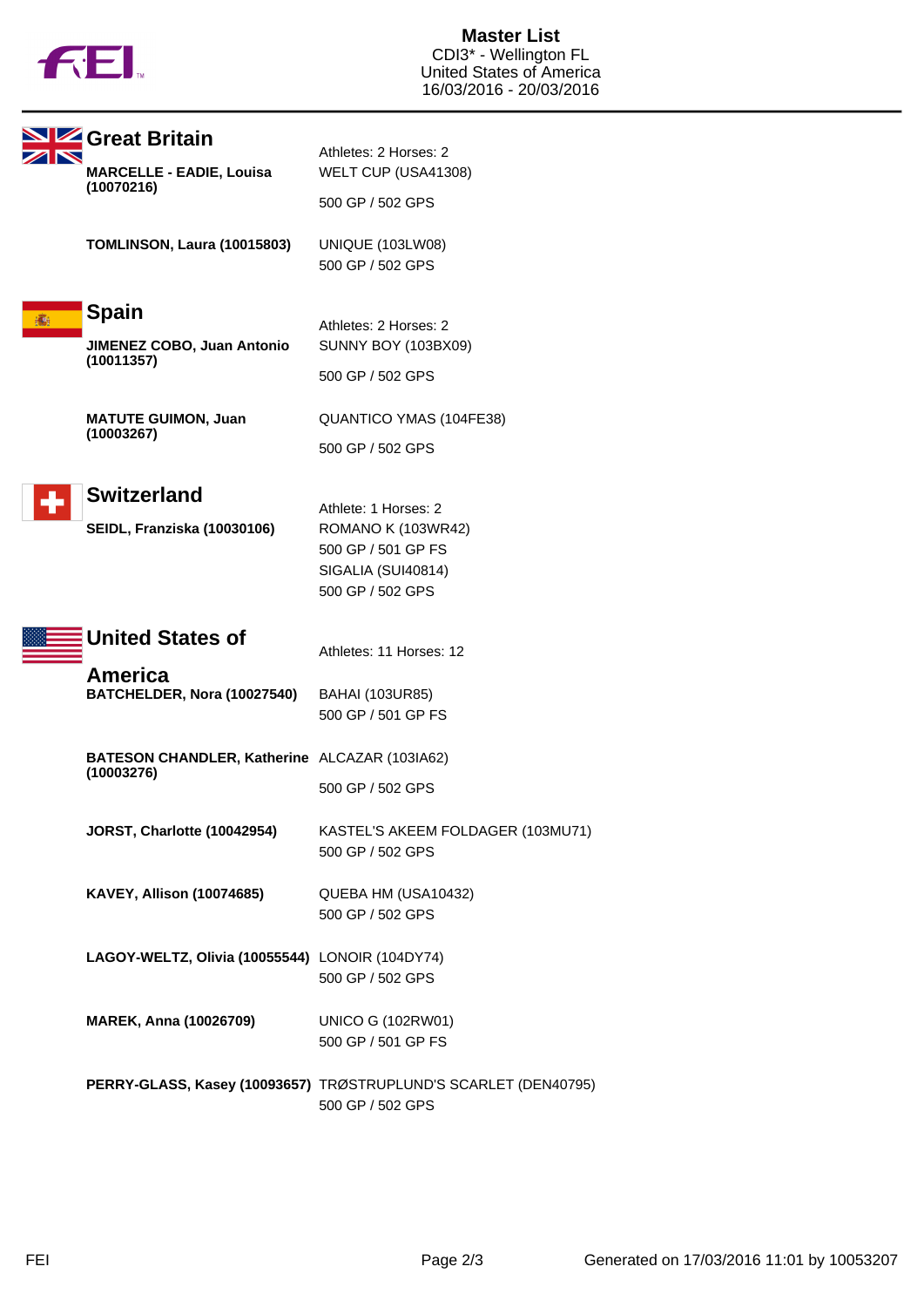

| POAG, Katie (10039645)             | ZONNEKONING (104EX85)<br>500 GP / 502 GPS                                                 |
|------------------------------------|-------------------------------------------------------------------------------------------|
| <b>POULIN, Michael (10049971)</b>  | <b>THOR M (103MS52)</b><br>500 GP / 502 GPS                                               |
| RIZVI, P.j. (10066001)             | BREAKING DAWN (NED42488)<br>500 GP / 501 GP FS<br>UNLIMITED (103LC05)<br>500 GP / 502 GPS |
| <b>SPRIESER, Lauren (10015685)</b> | ELLEGRIA (102ZD35)<br>500 GP / 501 GP FS                                                  |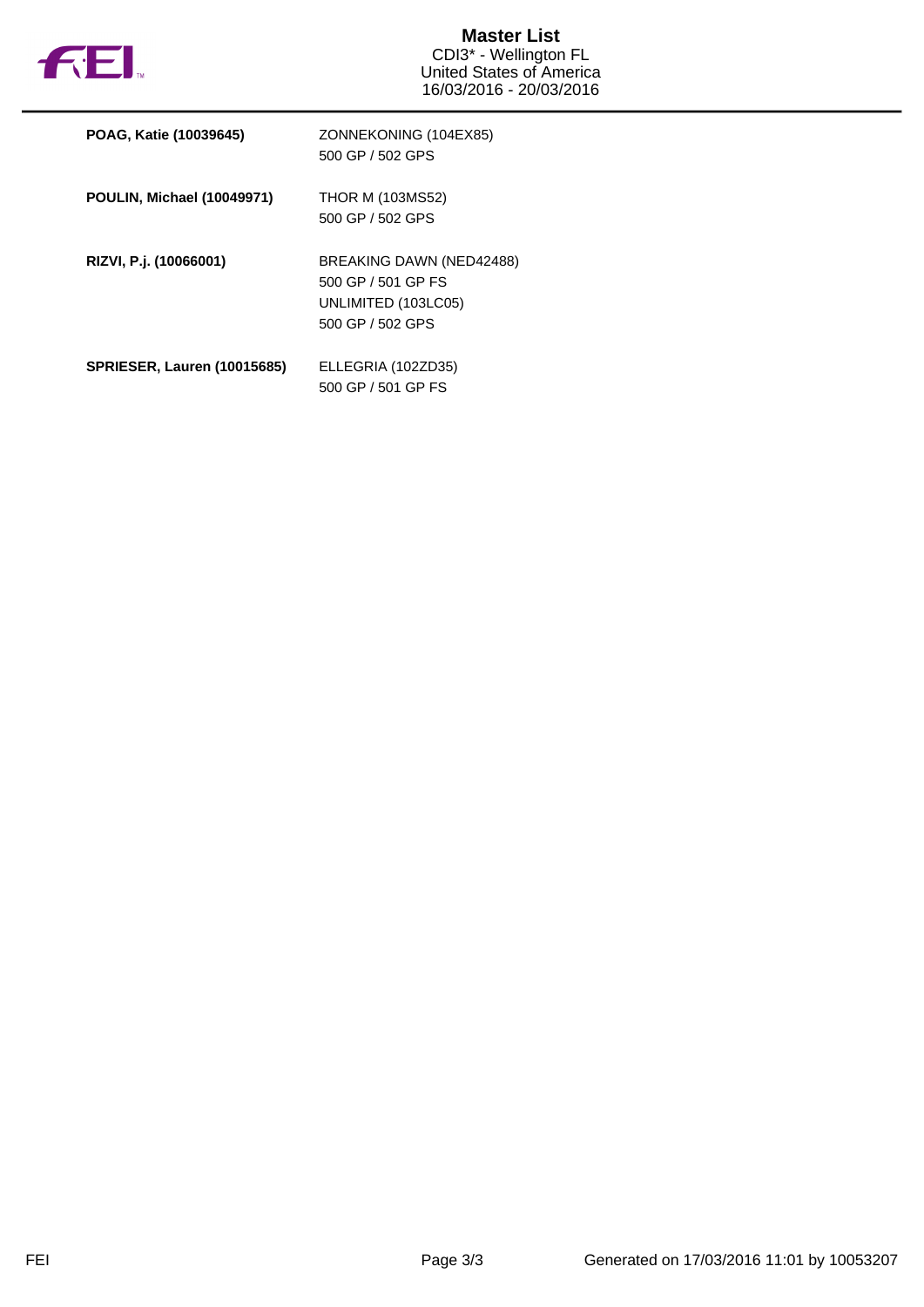|  | ΤM |
|--|----|
|  |    |

**Master List** CDIU25 - Wellington FL United States of America 16/03/2016 - 20/03/2016

|                                                                      |                                                                         | Countries: 4 | Athletes: 8 | Horses: 8 |
|----------------------------------------------------------------------|-------------------------------------------------------------------------|--------------|-------------|-----------|
| <b>Austria</b><br><b>PORSCHE, Diana (10095146)</b>                   | Athlete: 1 Horse: 1<br>DI SANDRO (104MN38)<br>515 Int II / 516 GP 16-25 |              |             |           |
| Canada<br>DVORAK, Alexandra (10044302)                               | Athletes: 2 Horses: 2<br>FLING (CAN02757)<br>515 Int II / 516 GP 16-25  |              |             |           |
| STRASSER-SHOSTAK, Tanya<br>(10059702)                                | <b>ACTION TYME (GER42923)</b><br>515 Int II / 516 GP 16-25              |              |             |           |
| <b>Spain</b><br>GOMEZ MOLINA, Pablo (10114069) TARPAN YMAS (103OA00) | Athlete: 1 Horse: 1<br>515 Int II / 516 GP 16-25                        |              |             |           |
| <b>United States of</b>                                              | Athletes: 4 Horses: 4                                                   |              |             |           |
| <b>America</b><br>DAVIS, Barbara (10073078)                          | EQUESTRICON'S CARRERA (HUN40506)<br>515 Int II / 516 GP 16-25           |              |             |           |
| GLUCH, Kerrigan (10075459)                                           | HGF BRIO (104ZT07)<br>515 Int II / 516 GP 16-25                         |              |             |           |
| MONTAGANO, Melanie (10054850) GA DEVA (102MS78)                      | 515 Int II / 516 GP 16-25                                               |              |             |           |
| PARIS, Molly (10104233)                                              | COUNTESS (104EH52)<br>515 Int II / 516 GP 16-25                         |              |             |           |
|                                                                      |                                                                         |              |             |           |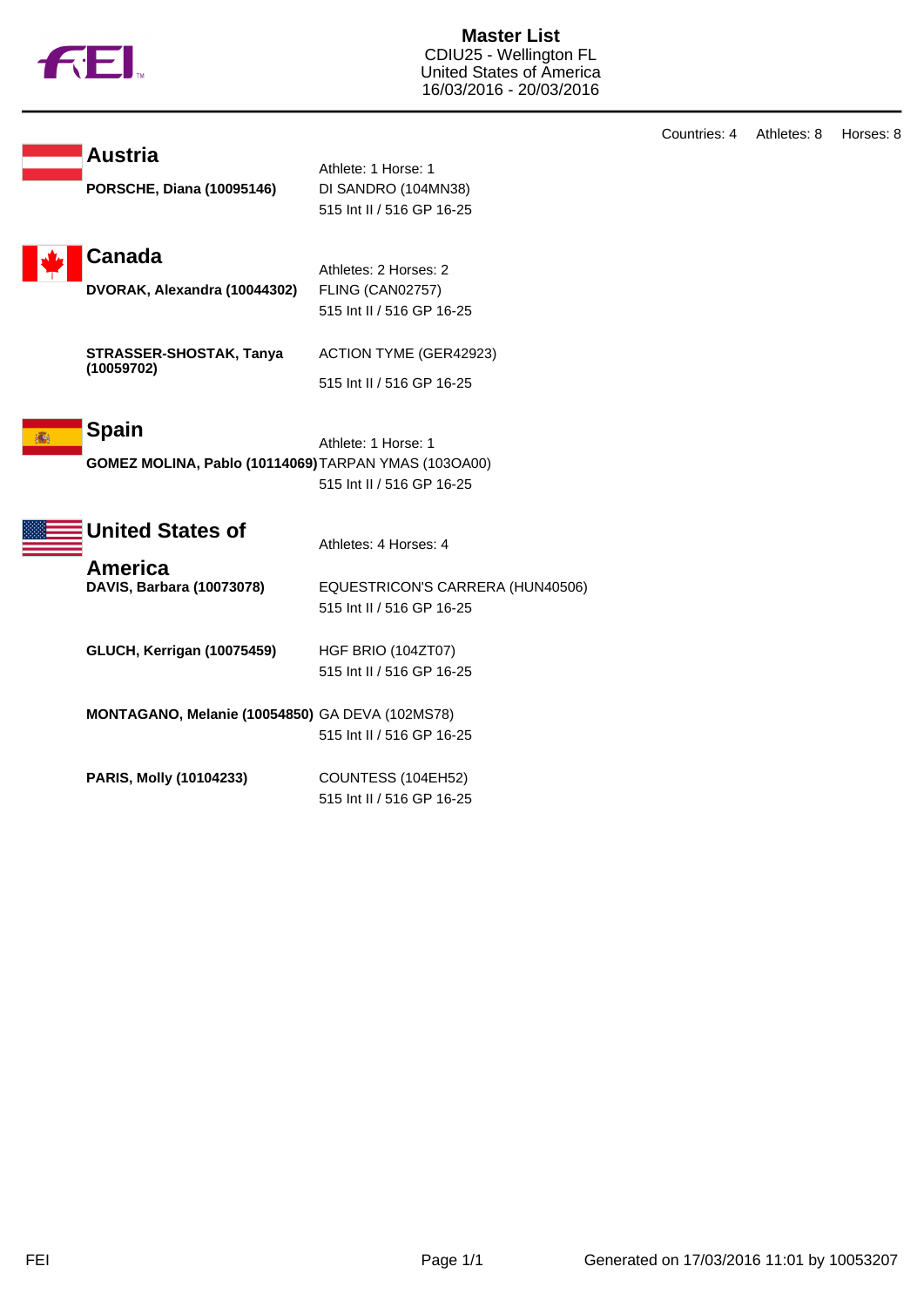

**Master List** CDIY - Wellington FL United States of America 16/03/2016 - 20/03/2016

|            |                                                           |                                   | Count |
|------------|-----------------------------------------------------------|-----------------------------------|-------|
|            | <b>Austria</b>                                            | Athlete: 1 Horse: 1               |       |
|            | <b>PORSCHE, Diana (10095146)</b>                          | PORSCHE'S ELOY (102ZO10)          |       |
|            |                                                           | 512 Y Team / 513 Y Ind / 514 Y FS |       |
|            | Canada                                                    |                                   |       |
|            |                                                           | Athletes: 3 Horses: 3             |       |
|            | <b>CARIER BERGERON, Camille</b><br>(10090272)             | DELFIANO (104IB51)                |       |
|            |                                                           | 512 Y Team / 513 Y Ind            |       |
|            | MEGHJI, Alexandra (10107744)                              | RIGO (102TE32)                    |       |
|            |                                                           | 512 Y Team / 513 Y Ind / 514 Y FS |       |
|            | <b>MOUSSA, Rakeya (10107747)</b>                          | TOPPER (BER40008)                 |       |
|            |                                                           | 512 Y Team / 513 Y Ind / 514 Y FS |       |
|            |                                                           |                                   |       |
|            | <b>Colombia</b>                                           | Athlete: 1 Horse: 1               |       |
|            | <b>APONTE GONZALEZ, Maria</b>                             | PRETTY WOMAN (103YQ67)            |       |
|            | Alejandra (10092997)                                      | 512 Y Team / 513 Y Ind            |       |
|            |                                                           |                                   |       |
|            | Germany                                                   | Athlete: 1 Horse: 1               |       |
|            | <b>STANUSCHEWSKI, Marc</b>                                | <b>TOLSTOY (102VS52)</b>          |       |
| (10135729) | 512 Y Team / 513 Y Ind / 514 Y FS                         |                                   |       |
|            |                                                           |                                   |       |
|            | <b>Spain</b>                                              | Athletes: 2 Horses: 2             |       |
|            | <b>MATUTE GUIMON, Juan</b>                                | DHANNIE YMAS (103NC64)            |       |
|            | (10003267)                                                | 512 Y Team / 513 Y Ind            |       |
|            | RAMÍREZ BENÍTEZ, Alfonso Jesús LEGACY'S COSMICO (104JM62) |                                   |       |
|            | (10106649)                                                |                                   |       |
|            |                                                           | 512 Y Team / 513 Y Ind            |       |
|            | <b>United States of</b>                                   |                                   |       |
|            |                                                           | Athletes: 15 Horses: 15           |       |
|            | America<br>CONROY-ZUGEL, Ashleigh                         | AFAGO DA RAPOSA (103ZU19)         |       |
|            | (10095017)                                                | 512 Y Team / 513 Y Ind / 514 Y FS |       |
|            |                                                           |                                   |       |
|            | COUNTERMAN, Kristin (10105497) THREE TIMES (103LI26)      |                                   |       |
|            |                                                           | 512 Y Team / 513 Y Ind            |       |
|            | DAVIS, Barbara (10073078)                                 | FEIVEL MOUSEKEWITZ (104AX72)      |       |
|            |                                                           | 512 Y Team / 513 Y Ind / 514 Y FS |       |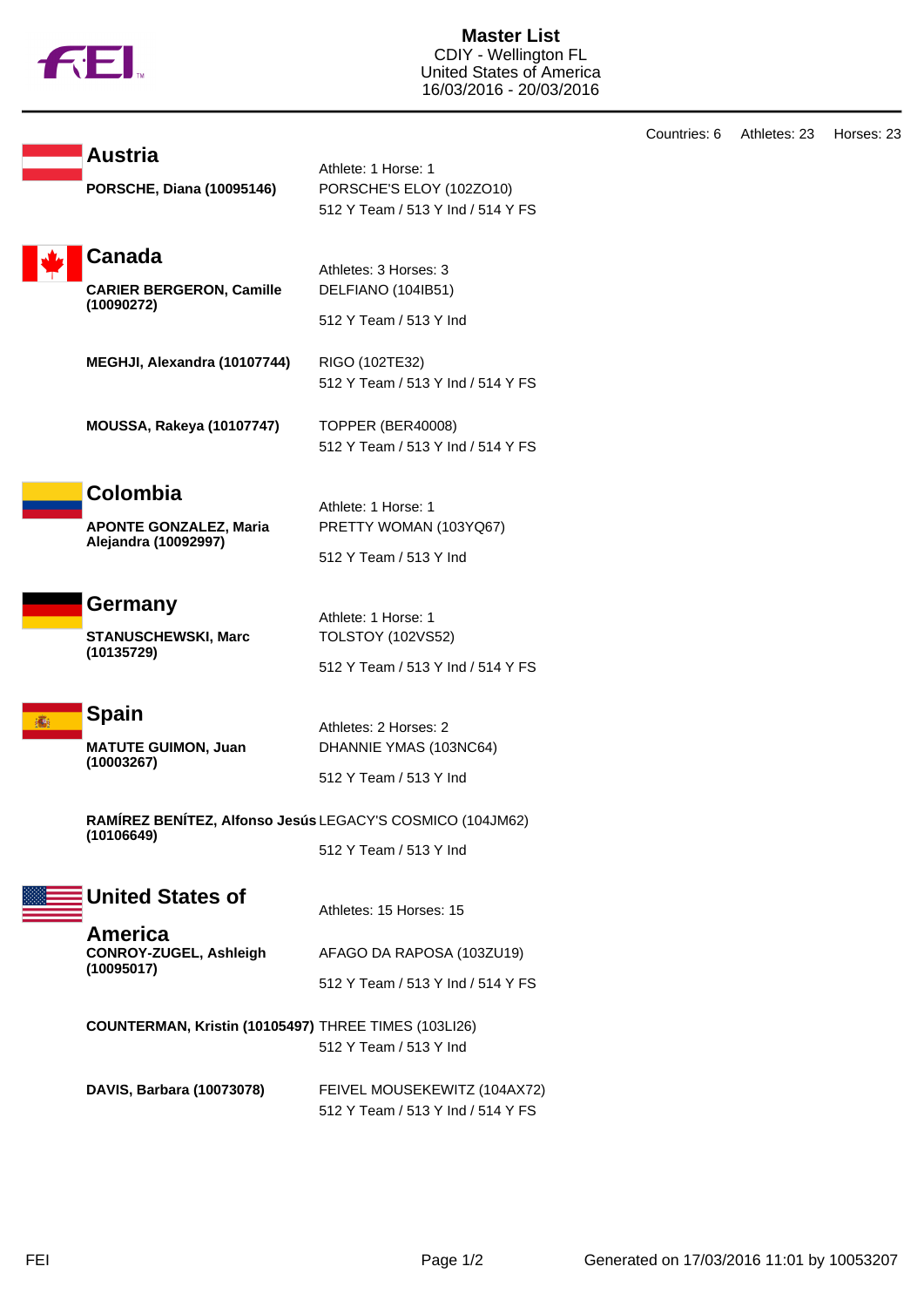

| <b>GARDNER, Eliza (10106400)</b>                    | LARGO 224 (104HY18)               |
|-----------------------------------------------------|-----------------------------------|
|                                                     | 512 Y Team / 513 Y Ind            |
|                                                     |                                   |
| <b>GERLT, Allison (10073145)</b>                    | SIR LOMMEL (104QS04)              |
|                                                     | 512 Y Team / 513 Y Ind            |
| <b>GLUCH, Kerrigan (10075459)</b>                   | VAQUERO HGF (103LM43)             |
|                                                     | 512 Y Team / 513 Y Ind            |
|                                                     |                                   |
| HANSEN, Nicholas (10095404)                         | RITTER BENNO (103XJ38)            |
|                                                     | 512 Y Team / 513 Y Ind / 514 Y FS |
|                                                     |                                   |
| <b>HARRISON, Codi (10074309)</b>                    | KATHOLT'S BOSSCO (104BF48)        |
|                                                     | 512 Y Team / 513 Y Ind            |
|                                                     |                                   |
| HOLLEGER, Lindsey (10082255)                        | FRIEDENSFURST (103KV88)           |
|                                                     | 512 Y Team / 513 Y Ind            |
|                                                     |                                   |
| MCNULTY, Helen Claire (10103822)CHECKMATE (104FG80) | 512 Y Team / 513 Y Ind            |
|                                                     |                                   |
| PAI, Natalie (10094688)                             | FREISTAAT B (103VT47)             |
|                                                     | 512 Y Team / 513 Y Ind            |
|                                                     |                                   |
| PARIS, Molly (10104233)                             | DIAMANT SKY (104FT16)             |
|                                                     | 512 Y Team / 513 Y Ind            |
|                                                     |                                   |
| <b>SADIS, Katrina (10103359)</b>                    | ZEPELIM (103EL62)                 |
|                                                     | 512 Y Team / 513 Y Ind            |
|                                                     |                                   |
| SMITH, Emily (10073391)                             | DUBLIN (104PX77)                  |
|                                                     | 512 Y Team / 513 Y Ind / 514 Y FS |
| <b>TRUNDY, Maureen (10092990)</b>                   | SIR LANCELOT (103PQ58)            |
|                                                     | 512 Y Team / 513 Y Ind            |
|                                                     |                                   |